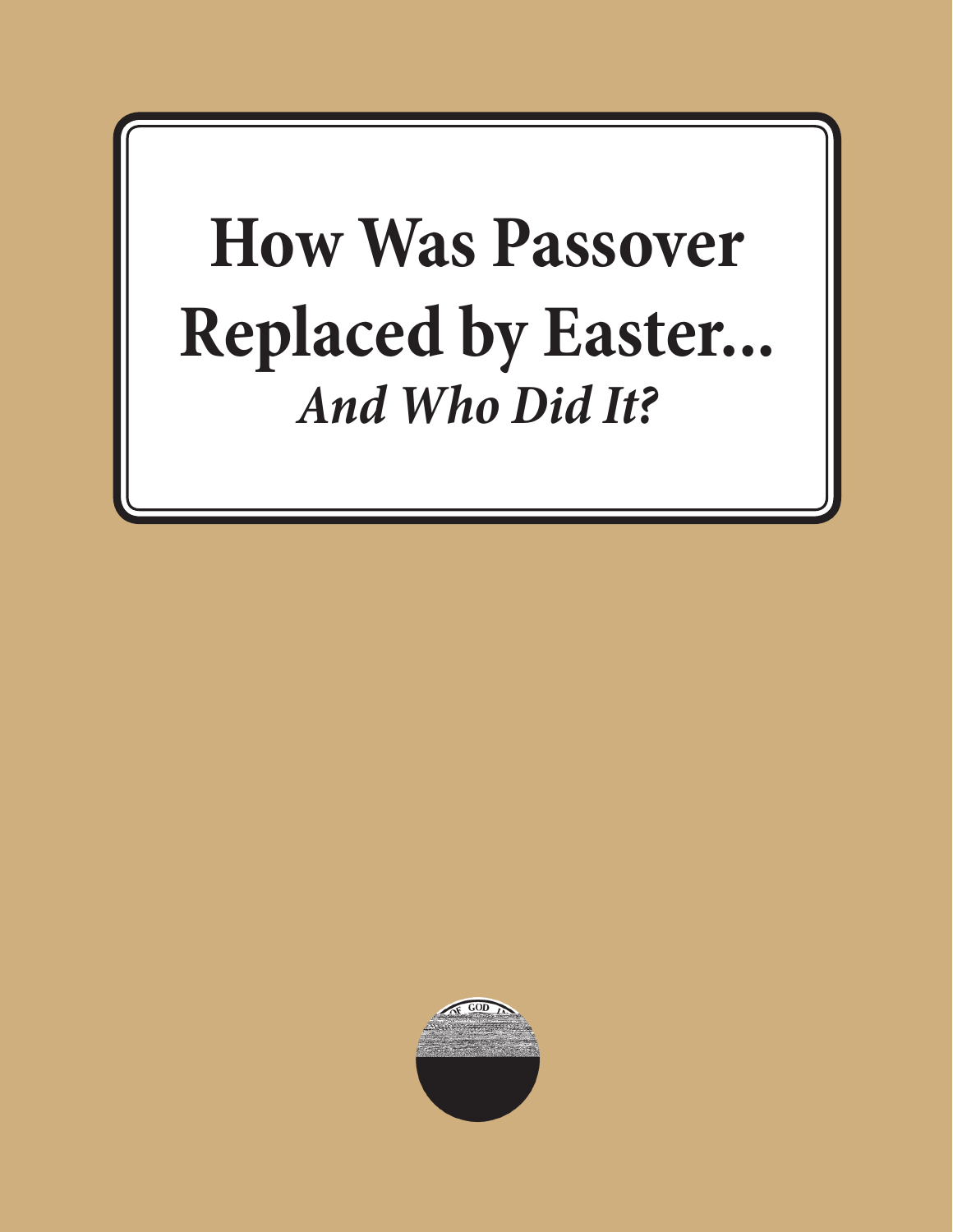# **HOW WAS PASSOVER REPLACED BY EASTER… And Who Did It?**

*Unquestionably, Jesus Christ was Jewish and observed Passover. Jesus never kept an Easter in His life! So how was this holy day changed? And who changed the day He observed, chose, and instituted as the holy day for taking His sacrificial emblems, representing His body and blood? Where is the Biblical record confirming the authority for this replacement?*

Church history is a fascinating study. There are many angles and approaches one can take when exploring the nuances of the ecclesiastical record. However, the means by which Passover was abandoned and replaced with Easter is fairly straightforward and clearly documented as to "who" and "how" it was done. The real question underscoring this issue is: did they have the right to do it, and more importantly, is that what Jesus wanted?

Before we go ahead and answer those questions, let's review the historical facts of "how" and "who" made this change so we can put this event into its proper context. Otherwise, we might marginalize the significance of the result and overlook the real tragedy of this unauthorized change.

#### **HOW PASSOVER WAS ABANDONED AND REPLACED**

When reviewing the historical record of the Passover/Easter controversy, it is undeniable that the early New Testament Church did not observe Easter. They continued observing Passover, but with a new significance and understanding.

Notice: "There is no indication of the observance of the Easter festival in the New Testament, or in the writings of the Apostolic Fathers. The first Christians continued the observance of the Jewish [God's] festivals, though in a new spirit, as commemorations of events which those festivals had foreshadowed" (Encyclopedia Britannica, 11th edition, p. 828). In addition, we are informed, "Neither the apostles, therefore, nor the Gospels, have any- where imposed... Easter... The Savior and His apostles have enjoined us by no law to keep this feast [Easter]... And that the observance originated not by legislation [of the apostles], but as a custom the facts themselves indicate" (fourth century scholar, Socrates Scholasticus, Ecclesiastical History, Book V, chapter 22). The Apostle Paul confirms he maintained the customary observance of Passover, as was given to him by Christ Himself, when he said, "For I received of the Lord Jesus the same night in which he was betrayed [not Easter Sunday!] took bread" (1 Corinthians 11:23). Keep in mind Jesus Christ was betrayed during the night of Nisan 14 (Luke 22:15-22), which was considered the evening portion of the day of Passover (Exodus 12:6-13). Remember, God begins a new day at evening,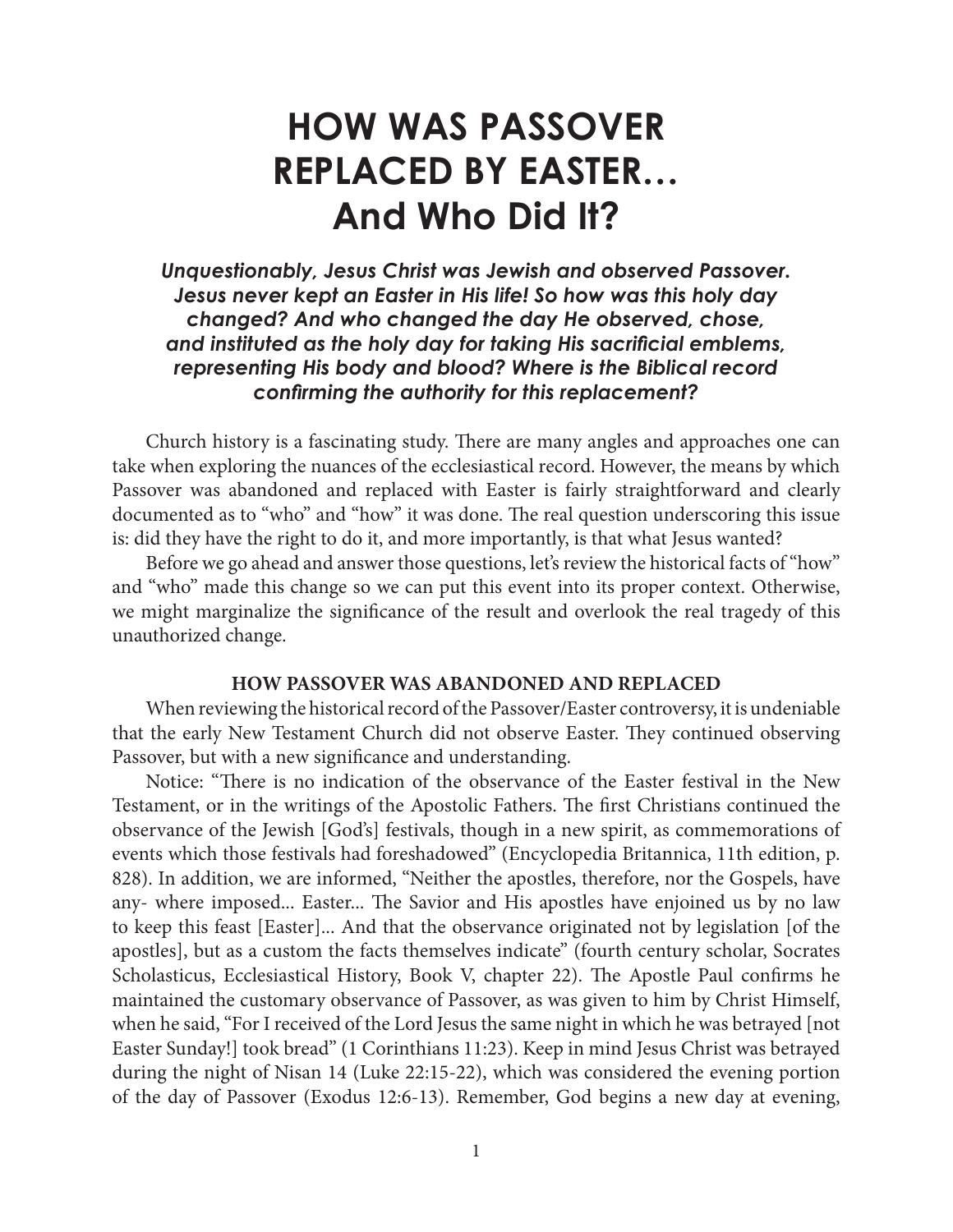commencing at sunset (Genesis 1:5). With this established fact and connection in mind, how then was it changed from the 14th of Nisan (Passover) to the Sunday following the first full moon after the vernal equinox, and then assigned the pagan name Easter (Ishtarte)? Unquestionably, this is no minor change from the original observance that Jesus Christ exemplified (especially since people died refusing to obey this change). And furthermore, to supersede the authority of Jesus' own example is obviously presumptuous at best; and at worst, it is outright heretical! How could such a blatant act of contradiction and disregard for our Lord's example and commands be allowed to take place? This is a question all of us should seriously ask ourselves!

Assuredly, we must first understand the contention between the Western congregations led by Rome and the Eastern Asiatic congregations. This debate intensified during the second century, and is historically known as the Quartodeciman controversy.

"Quartodeciman" is simply a Latin term indicating fourteenth. What the ecclesiastical record of the second century reveals is that there was a controversy over the fourteenth specifically, it concerned the change from the fourteenth of Nisan (Passover) to Easter, with all of its pagan connections, associations, and typologies of fertility and fecundity. This was unequivocally contested and rejected by the congregations of the Asiatic East. It came to a head when Polycarp, the bishop of Smyrna (who was personally taught by John the apostle), faced off with Anicetus, the preeminent bishop of Rome, in about 95 A.D.

Notice what history tells us from the Catholic Church itself, concerning this second century controversy: "The dioceses of all Asia, as from the older tradition [Passover], held that the fourteenth day of the moon, on which day the Jews were commanded to sacrifice the lamb, should always be observed as the feast of the life-giving Pasch Passover]... However, it was not the custom of the churches in the rest of the world [primarily the West, represented by Rome] to end it at this point [allegedly a non-biblical based fast ending on Easter Sunday], as they observed the practice, which from apostolic tradition has prevailed to the present time... Synods and assemblies of bishops [not Jesus Christ's example or the Gospel records!] were held on this account and all with one consent through mutual correspondence drew up an ecclesiastical decree [superseding Christ's personal example as recorded in the Gospels] that the mystery of the resurrection of the Lord should be celebrated on no other day but, the Sunday [Easter] and that we should observe the close of the paschal fast on that day only. A letter of Saint Irenaeus is among the extracts just referred to, and this shows that the diversity of practice regarding Easter had existed at least from the time of Pope Sixtus. Further, Irenaeus states that St. Polycarp [bishop of Smyrna], who like the other Asiatics, kept Easter on the fourteenth day of the moon [which is really the Passover], whatever day of the week that might be, following therein the tradition which he [Polycarp] claimed to have derived from St. John the Apostle, but could not be persuaded by Pope Anicetus to relinquish his Quartodecimen observance. The question thus debated was therefore primarily whether Easter was to be kept on a Sunday, or whether Christians should observe the holyday of the Jews... Those who kept Easter [Passover] with the Jews were called Quartodecimans" (Catholic Encyclopedia, emphasis added).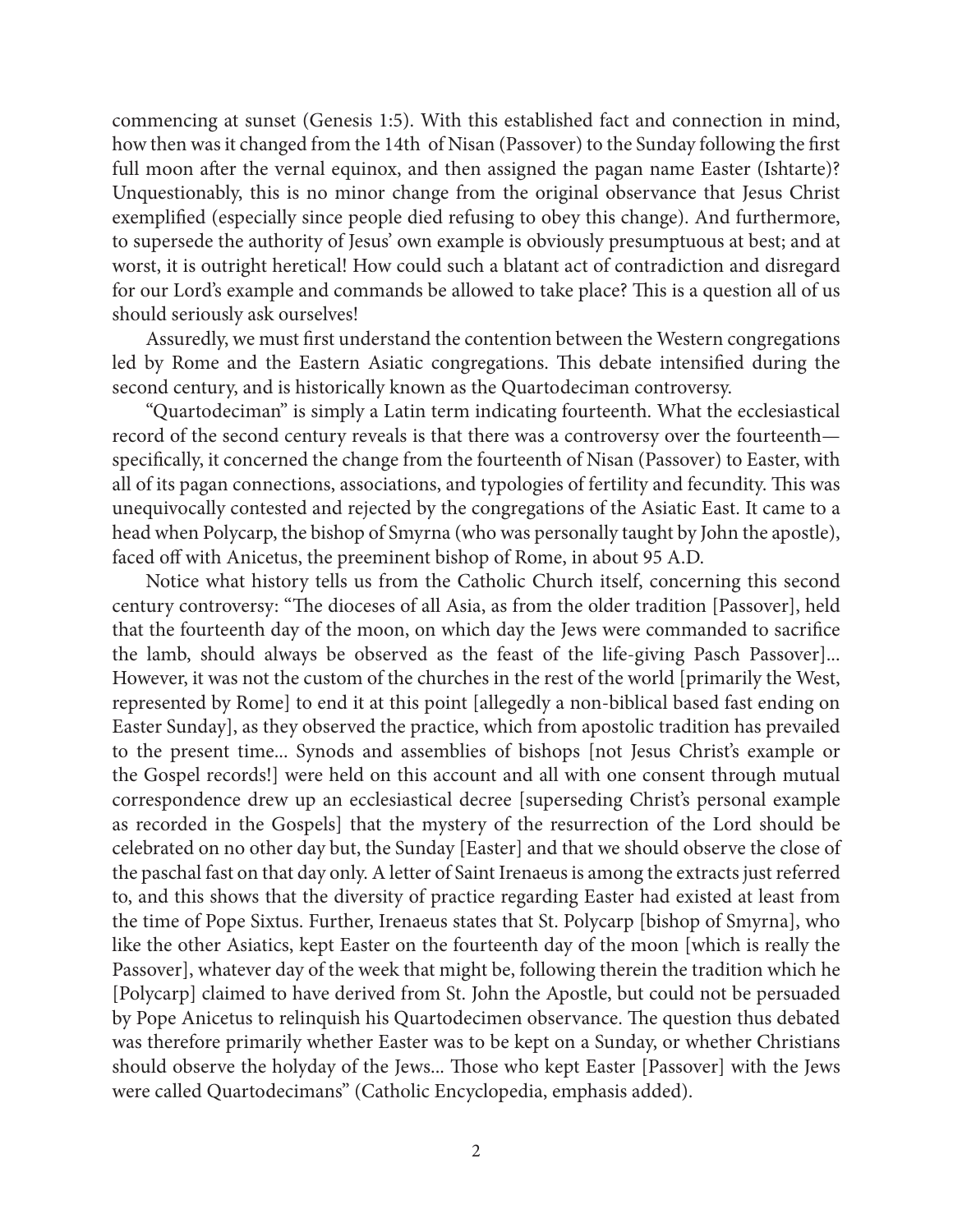Clearly, the historical record from the Catholic Church proves that they themselves (not Jesus Christ) chose to exercise authority to change and sever the connection of Passover. Undoubtedly, there was a long-term agenda to shift and undermine any and all associations connecting Jewish Israeli underpinnings that were foundational to the early Christian Church. Remember, Paul said, the household of God (the Church) is "built upon the foundation of the apostles and prophets [not Synods, Councils, and bishops], Jesus Christ himself being the chief comer stone" (Ephesians 2:20). There was absolutely no authorization to change the framework of this major point of doctrine, disconnecting from Jesus Christ's own appearance of worship exemplified by His life, habits, and customs (1 Peter 2:21; 1 John 2:6). It is important we remember: Jesus Christ never kept an Easter in His life! Unequivocally, it is undeniable that Easter has no Biblical connection, foundation, or authority on the name of Jesus Christ that requires observance and/or recognition by any who claim Christ as their Savior.

Yet, regardless of these verifiable facts; this trend finally became law in the year A.D. 325 at the Council of Nicaea. Again notice, from the Catholic Encyclopedia: "The emperor himself [Constantine] writing to the churches after the council of Nicaea, exhorts, 'At this meeting the question concerning the most holy day of Easter was discussed, and it was resolved by the united judgment of all present [regardless of the example/commands of Jesus Christ and the original apostolic fathers, Matthew 26:17-30] that this feast ought to be kept by all and in every place on one and the same day [Easter Sunday]...And first of all it appeared an unworthy thing that in the celebration of this most holy feast we should follow the practice of the Jews, who have impiously defiled their hand with enormous sin... for we have received from our Savior a different way [Where, then, is the Biblical proof or Christological authorization?] ...and I myself [Constantine] have undertaken that this decision should meet with the approval of your sagacity in the hope that your wisdoms will gladly admit that practice which is observed [Easter Sunday] at once in the city of Rome and in Africa, throughout Italy and Egypt... with entire unity of judgement."

And finally, under the article "Councils" in the Catholic Encyclopedia again, we read about the purpose of the Council of Nicaea. 'The first ecumenical, or council, of Nicaea (325 A.D.) lasted two months and twelve days. Three hundred and eighteen bishops were present. Hosius, bishop of Cordova, assisted as legate of Pope Sylvester. The Emperor, Constantine, was also present. To this council we owe the Creed of Nicaea, defining against Arius the true divinity of the Son of God [Arius challenged the divinity of Jesus Christ], and the fixing of the date for keeping Easter [which opposed the Quartodecimans who observed Passover]

It was now made "official": Easter Sunday, the day after the first full moon, after the spring equinox, became the day to celebrate Jesus Christ's resurrection. This was a serious and critical shift of theology. Critical, because it not only changed the day of the observance, but changed the focus, the meaning of the observance. It now became an observance and celebration of His resurrection, contrary to the Biblical admonition of remembering His death!

Notice what Paul says, "For as often as ye eat this bread, and drink this cup, ye do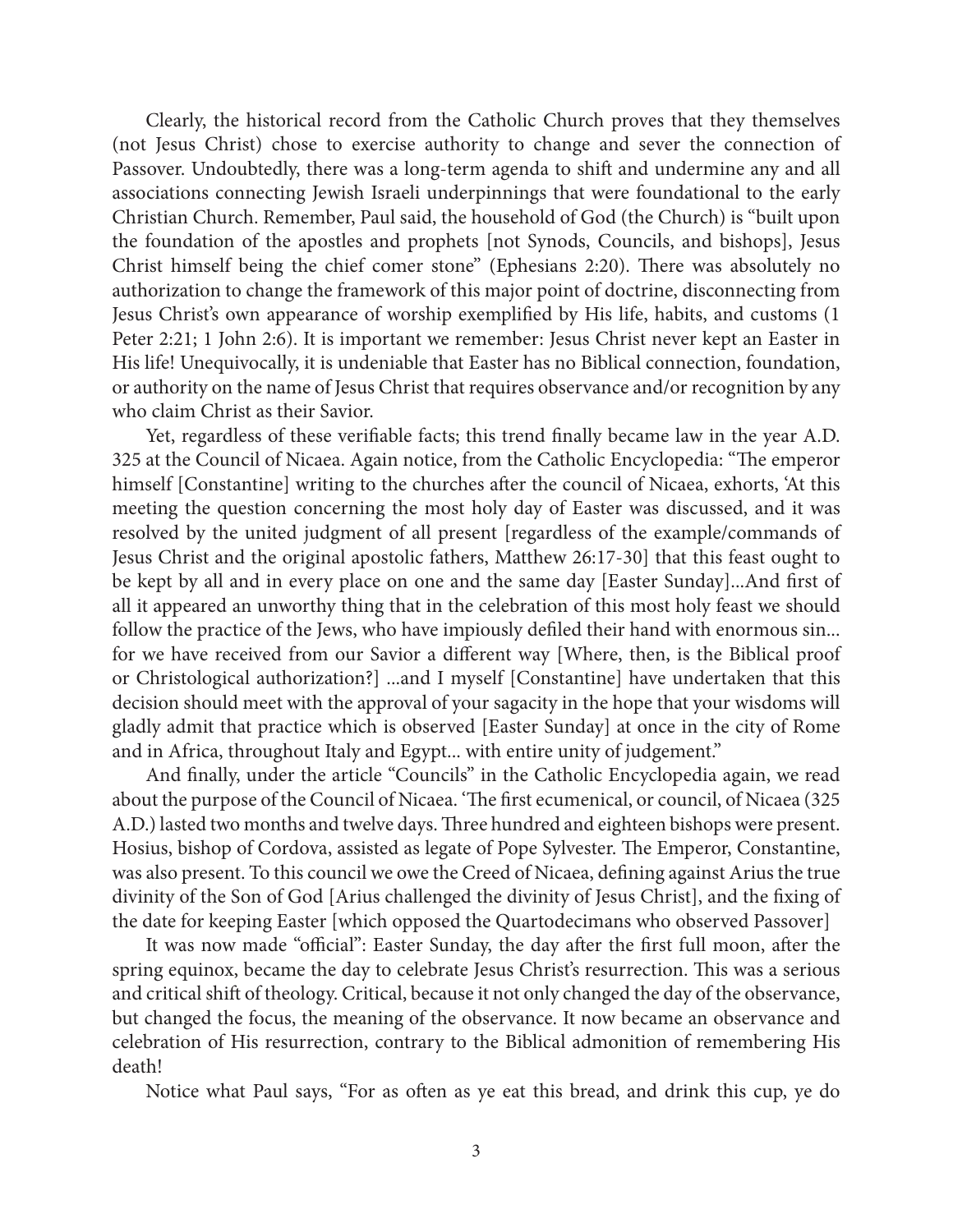shew the Lord's death [not His resurrection] till he come" (1 Corinthians 11:26). There is a purposeful point of significance our Lord placed exclusively on Passover concerning His death. It's very fundamental, but crucial to understand; Passover was intended to distinctly address the impeccable fact that it was by Jesus Christ's sacrificed life and shed blood that we have access to eternal life. Unfortunately, merging His death and resurrection into one holy day, as Easter describes, blurs the deep profound meaning of both these events by taking away the emphasis that each so richly deserves.

Sadly, on a broader scale, the abandonment of the observance of God's holy days has contributed to this greatly. Understanding the additional holy days throughout the year, their enriched meanings and sequence they portray, would clarify how each step in the salvation/atonement process is remarkably explained for our understanding and spiritual appreciation.

#### **SPECIFICALLY IDENTIFYING WHO MADE THE CHANGE**

After the Council of Nicaea, the Roman government became more entangled with the ecclesiastical matters of the Church, derailing it further from the original intent by multiple means. "Emperor Theodosius (A.D. 78-398) made Christianity the State Religion of the Roman Empire, and made church membership compulsory. This was the worst calamity that has ever befallen the Church. The forced conversion filled the churches with unregenerate people.. Christ had designed to conquer by purely spiritual and moral means. Up to this time conversion was voluntary, a genuine change in heart and life. But now the military spirit of Imperial Rome had entered the Church. The Church had conquered the Roman Empire. But in reality the Roman Empire had conquered the Church, by making the Church over into the image of the Roman Empire. The Church had changed its nature, had entered its great Apostasy (2 Thessalonians 2: 1-12), had become a political organization in the Spirit and pattern of Imperial Rome, and took its nose-dive into the millennium of Papal abominations. The Imperial Church of the 4th and 5th centuries had become an entirely different institution from the persecuted Church of the first three centuries. In its ambition to rule it lost and forgot the Spirit of Christ" (Halley's Bible Handbook, "Paganization of the Church," p. 760).

Regrettably, the combination of Rome's secular power and the integration of fertility symbols and observances, adopted from many of the existing pagan religions that saturated Rome, took its toll; and by means of forced compliance and/or persecution, marginalized the true Church, reducing its influence. Notice again, "Conversion of the Barbarians, the Goths, Vandals, and Huns who overthrew the Roman Empire accepted Christianity; but to a large extent their conversion was nominal and this further filled the Church with pagan practices.

"...Even as every generation seeks to interpret Christ is terms of its own thinking, so, no sooner had Christianity made its appearance than it began its process of amalgamation with Greek and Oriental philosophies; and there arose many Sects..." (Halley's Bible Handbook, "Paganization of the Church," p. 761).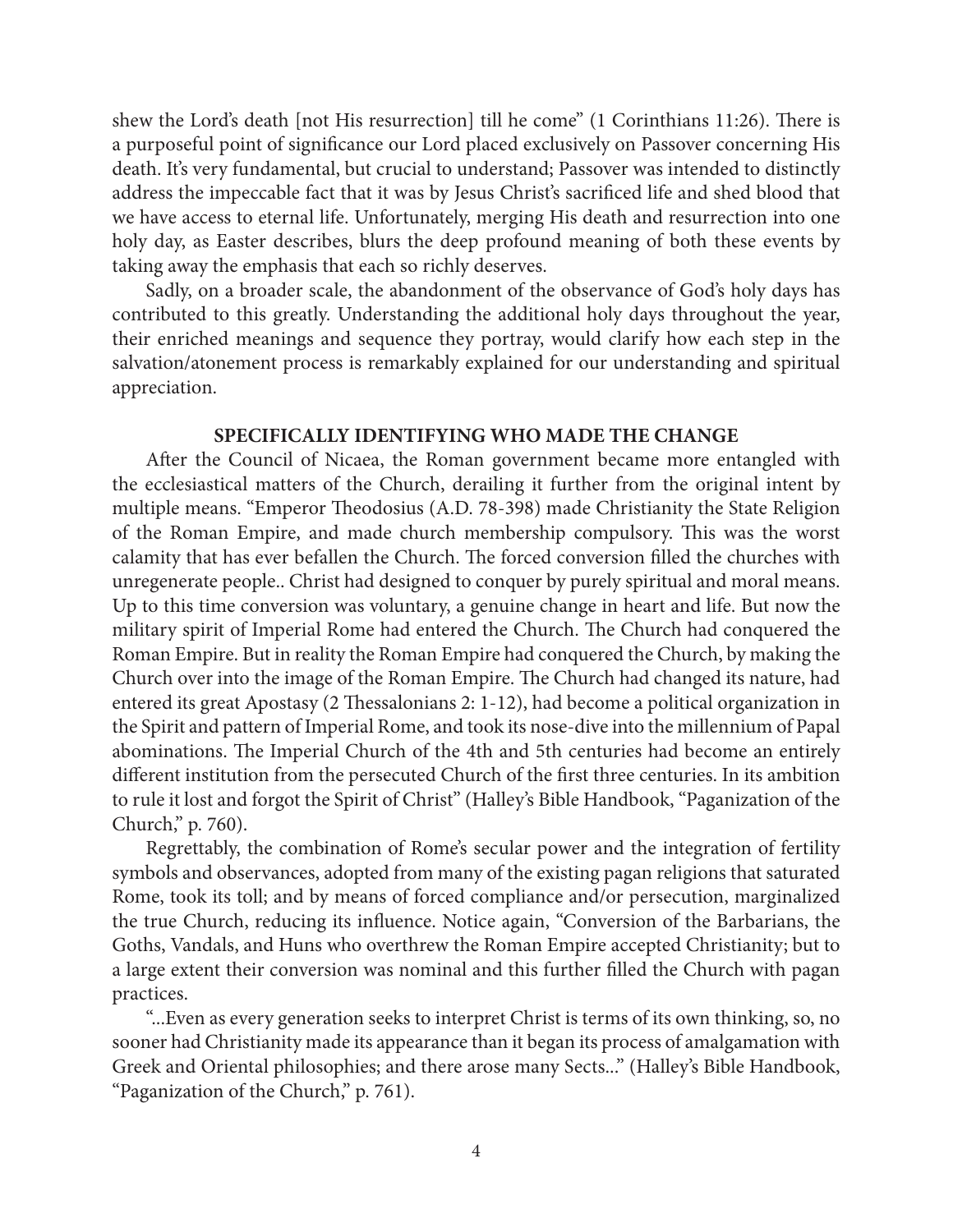Throughout history, the Christians remaining faithful to the commandments and testimony of Jesus Christ (Revelation 12:17) have been comparably small when measured against the traditional Christian community that has emerged and been so heavily influenced by the Hellenistic teachings of Greco-Roman culture. The liberties taken by the Catholic Church and many of the popes, bishops, councils, synods, and emperors to rearrange the theology of Christ's original teachings is unconscionable. Unfortunately, the hard reality is, much of traditional Christianity, Protestant and/or Catholic, is not theologically correct.

Notice what Jesus says: "Many will say to me in that day, Lord, Lord, have we not prophesied in thy name? And in thy name have cast out devils? And in thy name done many wonderful works? And then will I profess unto them, I never knew you: depart from me, ye who work iniquity [lawlessness]" (Matthew 7:22-23).

Seriously, it would do all of us some good to consider this possibility. It is very plausible one can think he is pleasing God when in fact he is not. It's important to our Lord we worship Him in Spirit and in truth. Love of the truth is living the truth. It's easy to say we love and believe the truth, but we must love by "doing" (1 John 3:17-18). The hearers are not justified. Acting on what we know, or living our faith, is key to justification and pleasing the true God (James 2:15-26). Notice: "And why call ye me, Lord, Lord, and do not the things which I say? Whosoever cometh to me and heareth my sayings, and doeth them, I will shew you to whom he is like:" Read the remaining verses located in Luke 6:46-49. They are revealing in light of the historical record you just read. We are expected to believe and obey. God expects those who have the Holy Spirit dwelling within them (Romans 8:9) to be an example to others by living the Faith.

It is the height of arrogance, vanity, and ego to circumvent God in areas He reserves exclusive prerogative to define "what is to be." The historical record of the Passover/Easter controversy is a prime illustration of how man endeavors to evade God, avoiding His authority. History reveals the combination of the Greco-Roman government, implemented by the ecclesiastical authority of the Popes and Catholic Councils over the centuries, replaced Passover with Easter. There is absolutely no Biblical directive or Christ-like example throughout the whole Bible authorizing the institution of Easter as a Christian holy day! It's simply a man-made tradition, adopted, concocted, and assimilated with ancient pagan fertility rites and symbols that are well connected to the "sun-worshipping" religions of Babylon that came down to us through the Greco-Macedonian/Roman cultures. Lamentably, over the years, it has simply contributed to misdirecting much of the vast Christian community, causing it to render the laws of God to no effect because of the traditions of men. Even Jesus Christ had to personally deal with this same principle during His ministry and cautioned against it. Notice what He said. "Full well ye reject the commandment of God, that ye may keep your own tradition" (Mark 7:6-9).

Without a doubt, this being the case, why not consider following the example Jesus Christ left us and begin keeping the Passover instead of Easter, as was originally intended? Because, as was mentioned at the outset, what underscores this issue is not that Passover was replaced; that is an obvious historical fact. Instead, what is really at the heart of this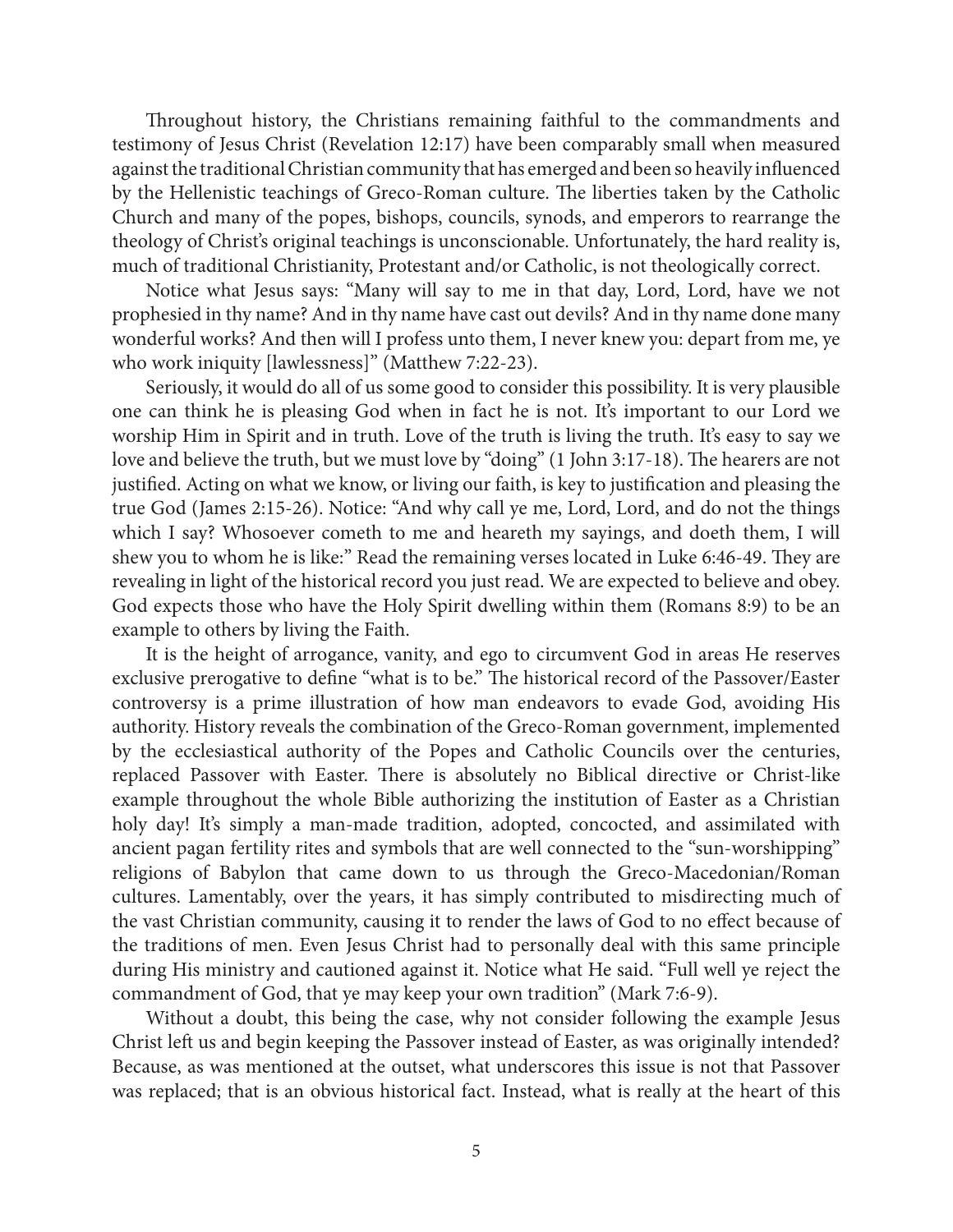## issue is, which laws will you obey: Jesus the Christ's, or the decrees (traditions) of men?

Copyright © 2008 The Church of God International - All rights reserved

Text: Bill Watson This material is a free educational service in the public interest. Published by The Church of God International. 3900 Timms St.,Tyler, Texas 75701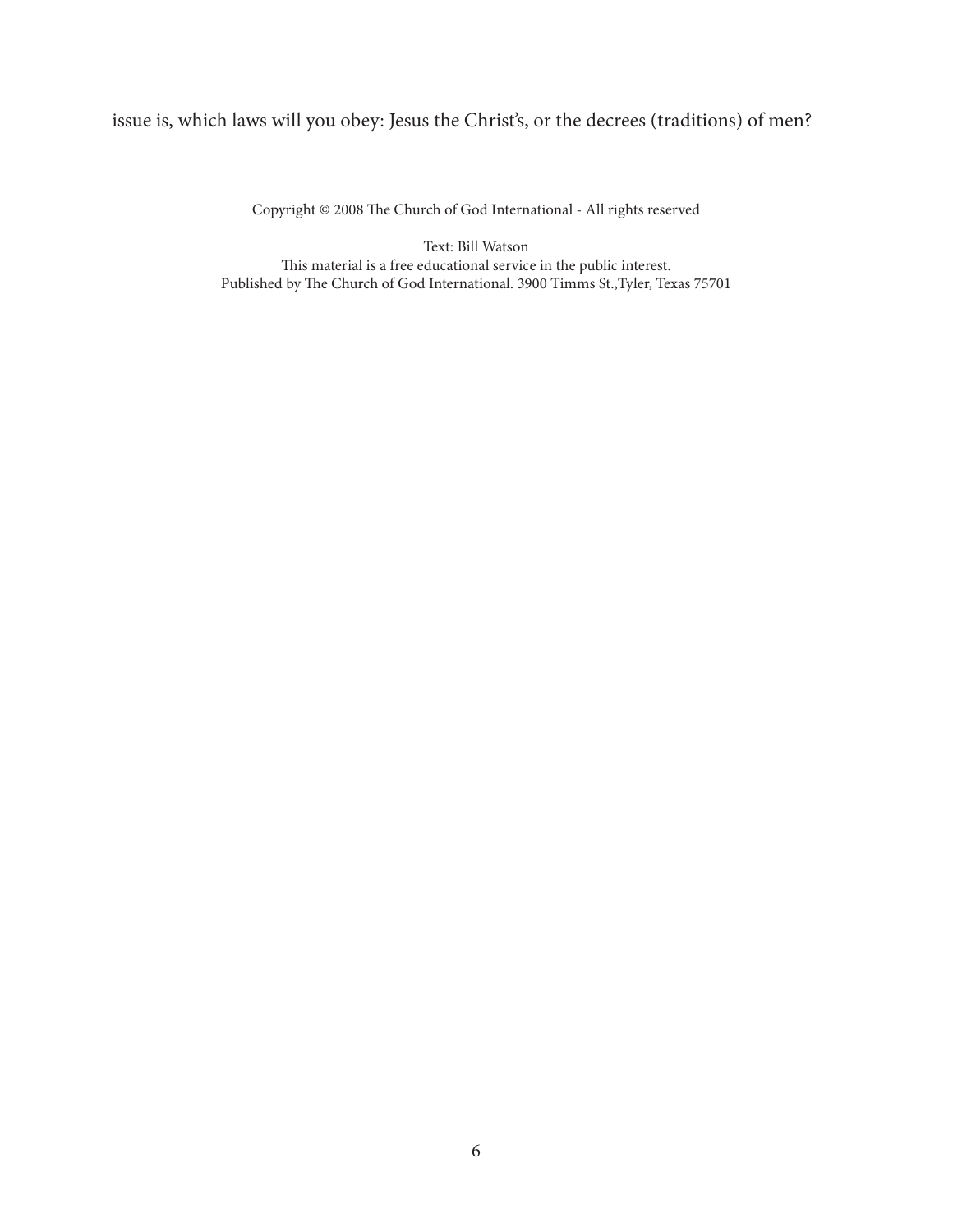### **About the Church of God International**

*This literature is published by the Church of God International, based in Tyler, Texas. Incorporated in 1978, the CGI has ministers and congregations scattered throughout the United States and Canada. We also have churches in Jamaica, the Philippines, and Australia.* 

*The CGI's mission is to preach the gospel of Jesus Christ throughout the world (Matthew 28:19). We are blessed with four basic tools to accomplish this:* 

- *1. Personal and local church evangelism.*
- *2. Television and radio broadcasting.*
- *3. Booklets, brochures, and study tapes.*
- *4. The Internet.*

### **How You Can Help**

*All our materials and services are offered to the public free of charge. Many naturally ask us how we can afford to send out thousands of booklets and study tapes each month. The answer is simple.* 

*On a regular basis, prayerful friends and members of the Church of God International voluntarily support us with tithes and offerings to further the advancement of the gospel to the world. No financial obligation is ever demanded, but if you are moved to support this work of God, donations are gratefully accepted at the addresses listed. (Contributions in the United States and Canada are tax deductible.) Giving to and through us is an effective way for people like you to help spread the gospel of Jesus Christ.*